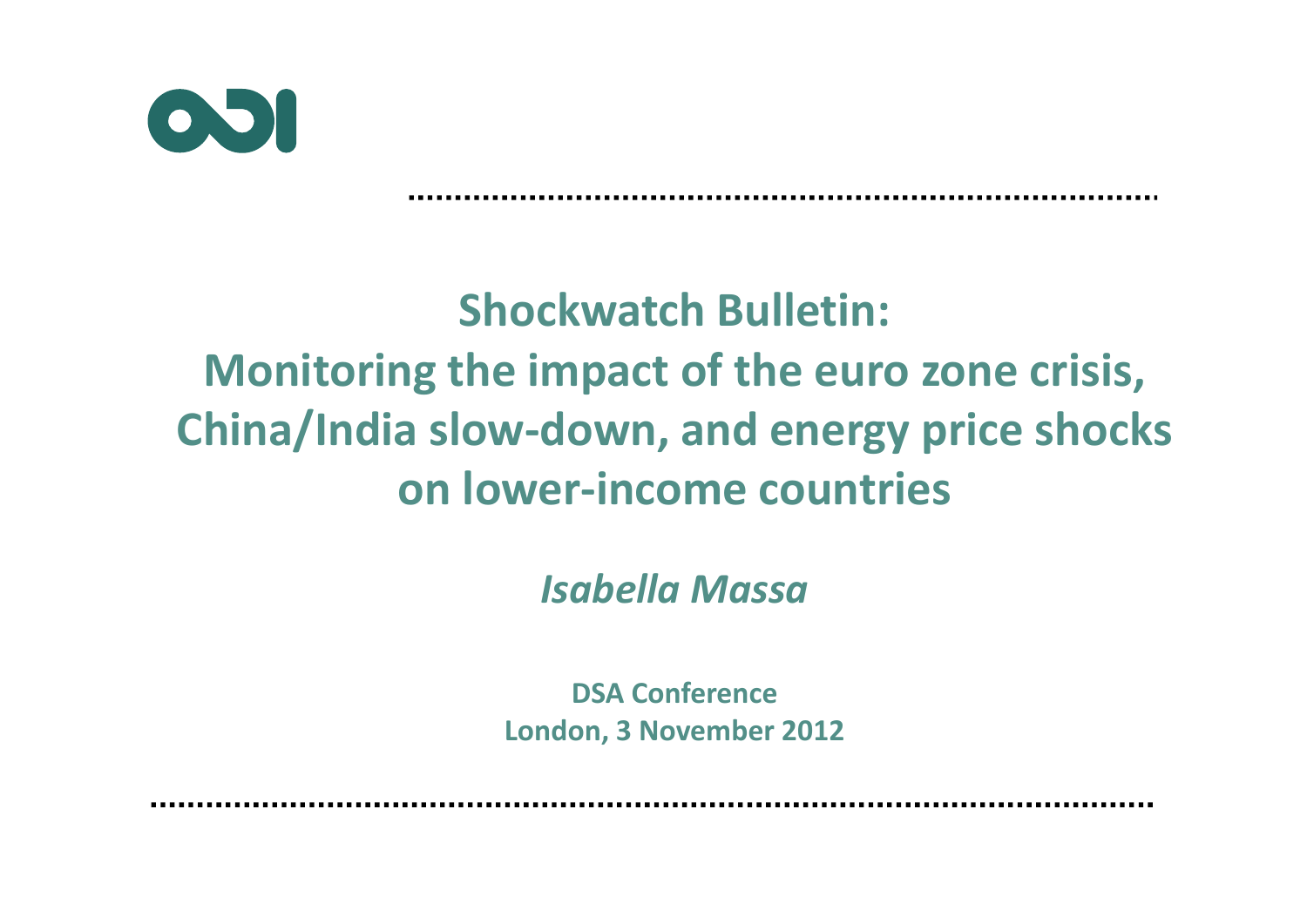



- Global macro-economic and financial situation and outlook
- Vulnerability assessment
- Actual impacts (case studies)
- Policy analyisis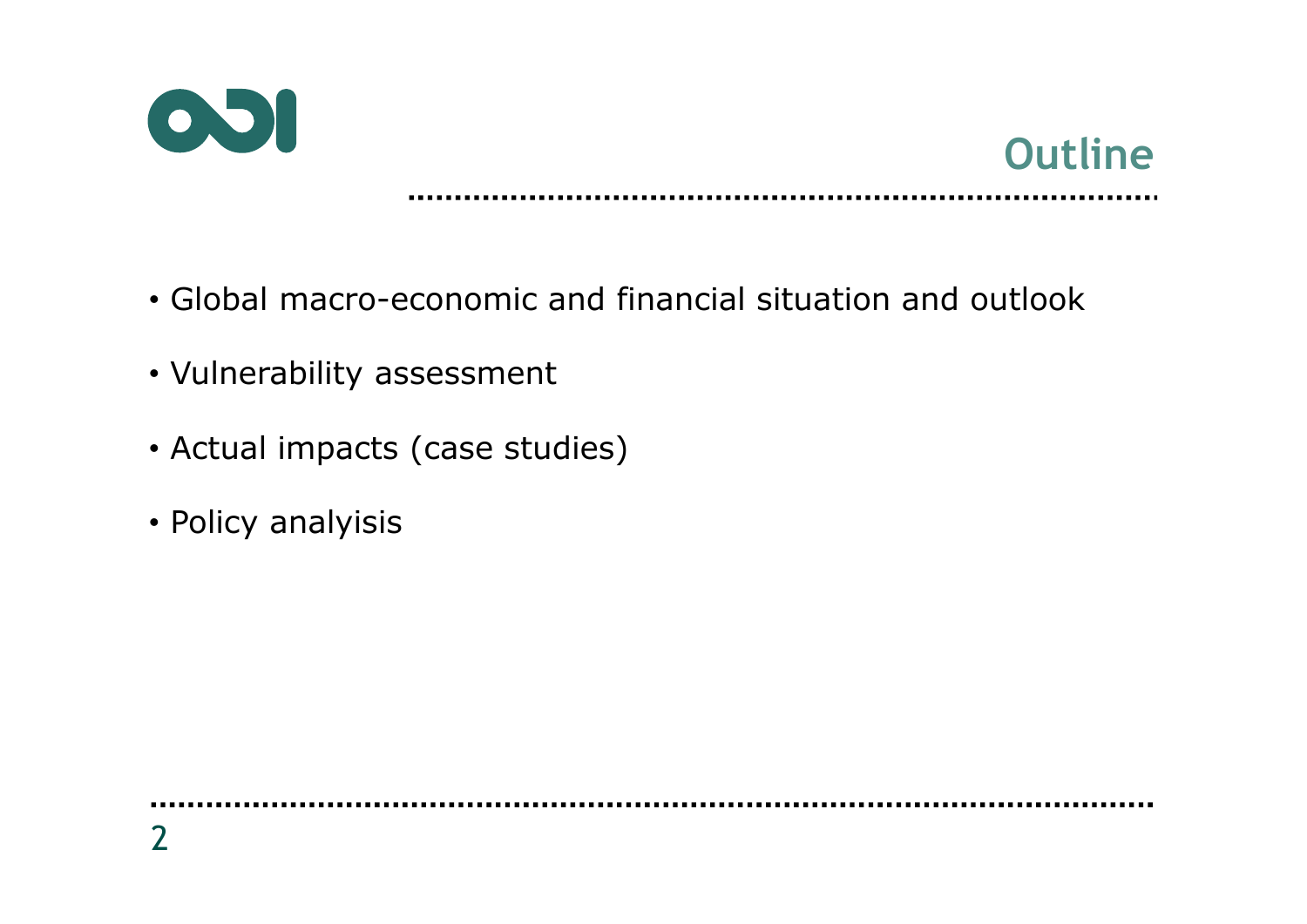

- Projections of global GDP growth have been revised downwards.
- Global GDP growth is projected to decline from 3.8% in 2011 to 3.3% in 2012, and to recover to 3.6% in 2013 (IMF 2012).



**World GDP growth (%)**

3Source: Authors' calculations based on IMF (2012), World Bank (2012), OECD (2012), and UNDESA (2012).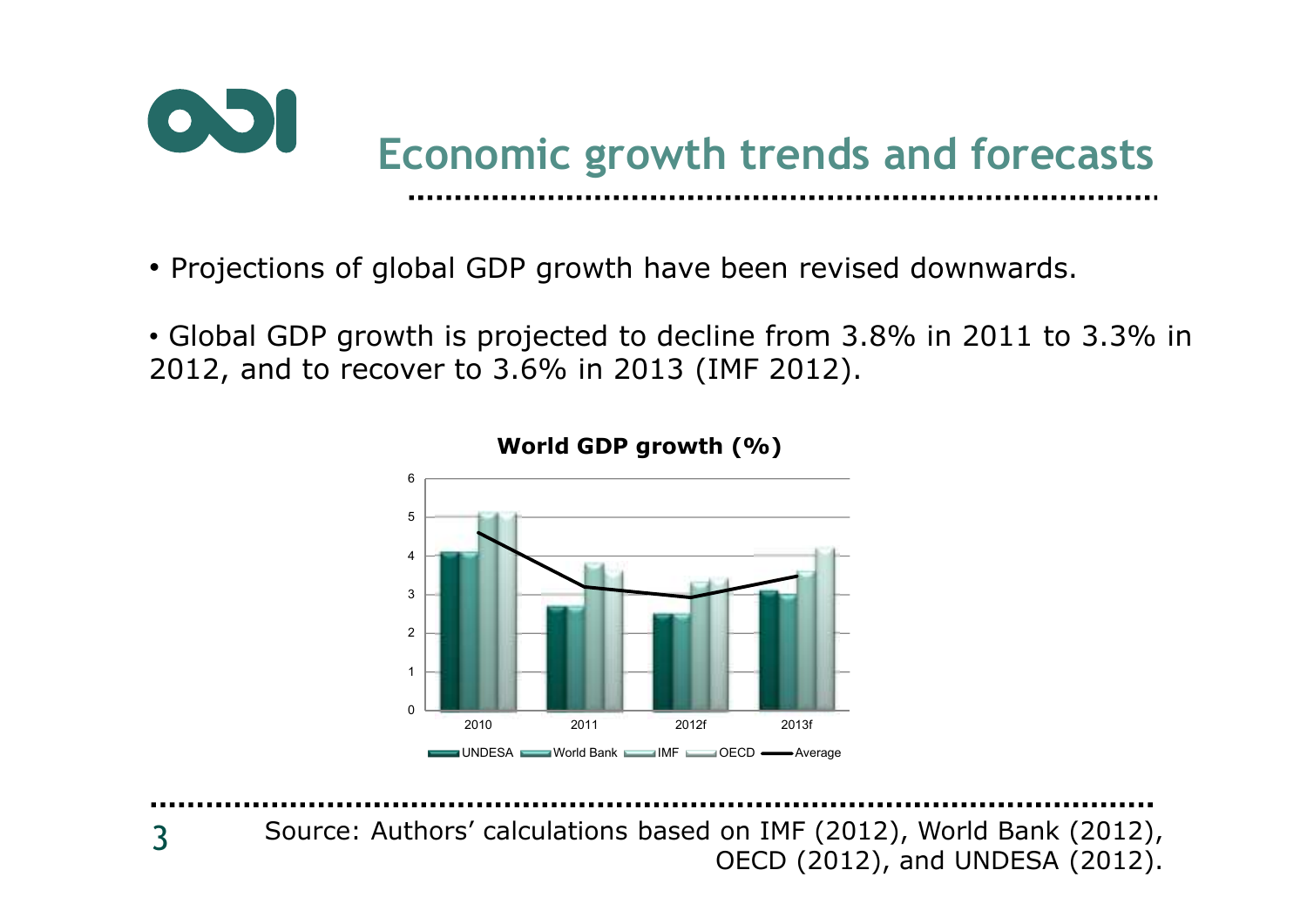

- Euro zone is slipping into recession and in 2012 is expected to register a –0.4% growth (IMF 2012).
- Italy and Spain are registering the most severe contractions (-2.3% and -1.5% respectively).



**Euro area GDP growth (%)**

4Source: Authors' calculations based on IMF (2012), World Bank (2012), OECD (2012), and UNDESA (2012).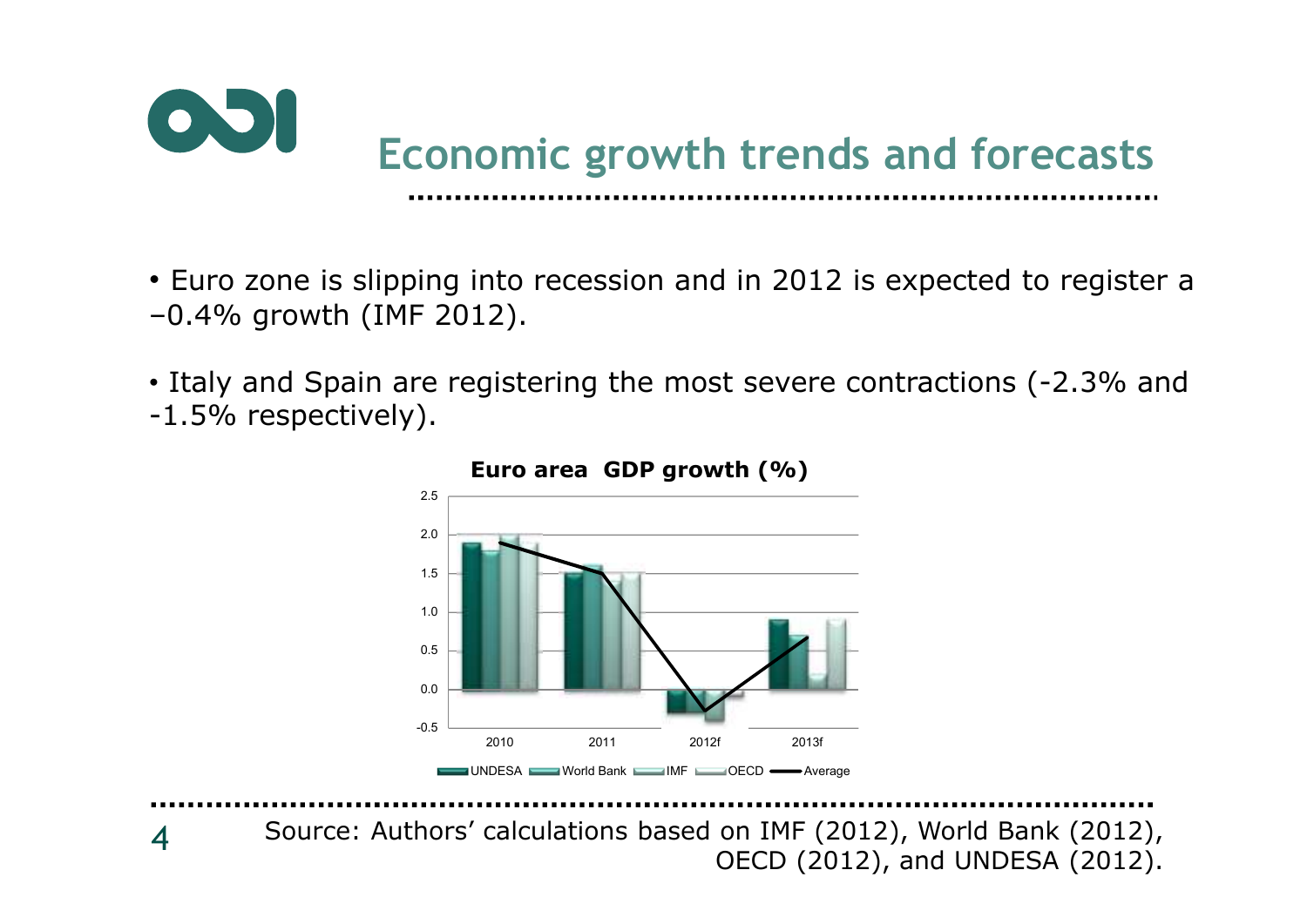

- Emerging economies are experiencing major growth slow-downs.
- China's and India's growth prospects have been revised downwards in both 2012 and 2013.



### **China GDP growth (%)**

**India GDP growth (%)**

Source: Authors' calculations based on IMF (2012), World Bank (2012), OECD (2012), and UNDESA (2012).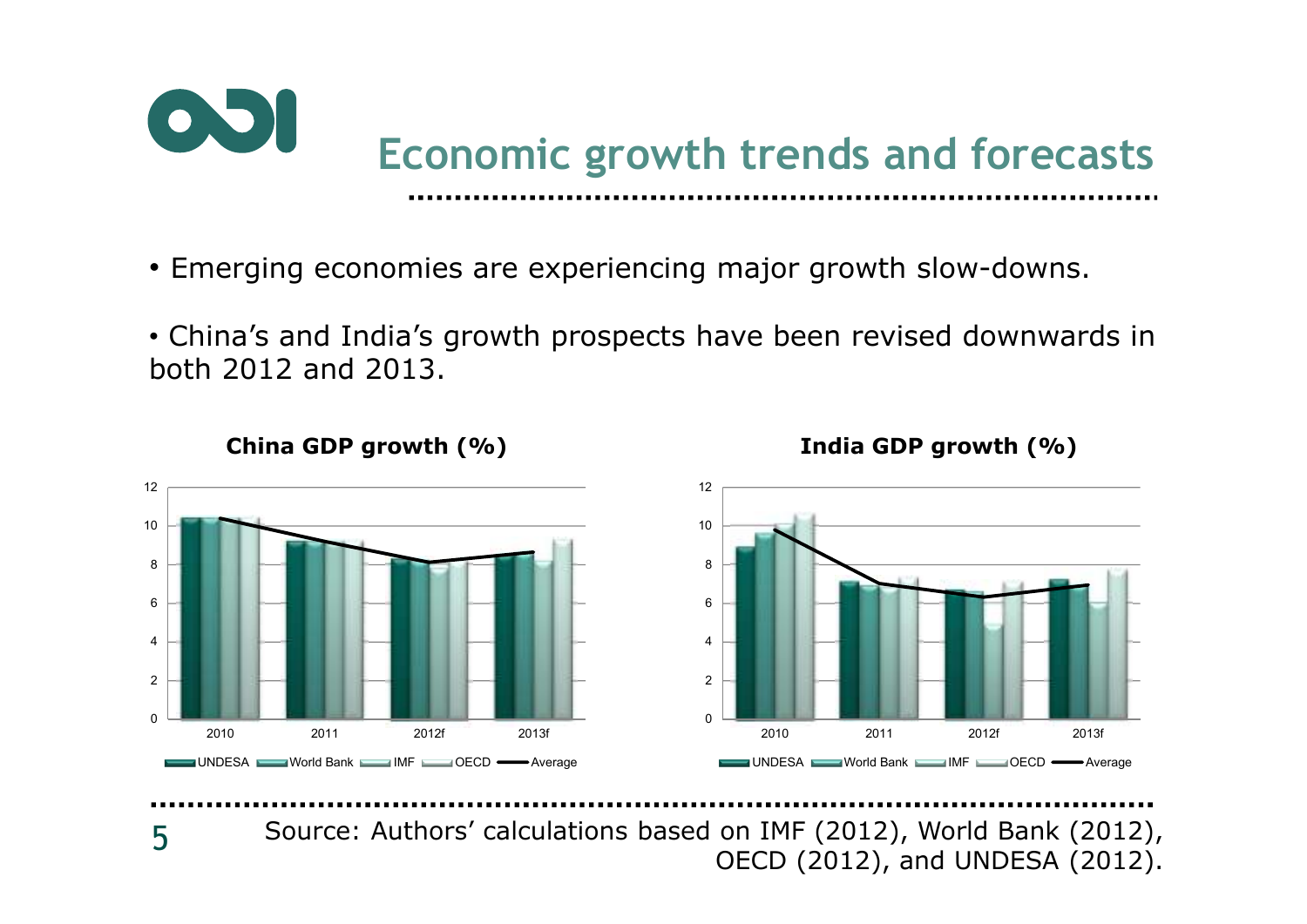

- Projections of developing countries' GDP growth have been revised downwards.
- Developing countries' GDP growth is projected to decline from 6.2% in 2011 to 5.3% in 2012, and to slightly increase to 5.6% in 2013 (IMF 2012).



### **GDP growth in developing countries (%)**

6Source: Authors' calculations based on IMF (2012), World Bank (2012), and UNDESA (2012).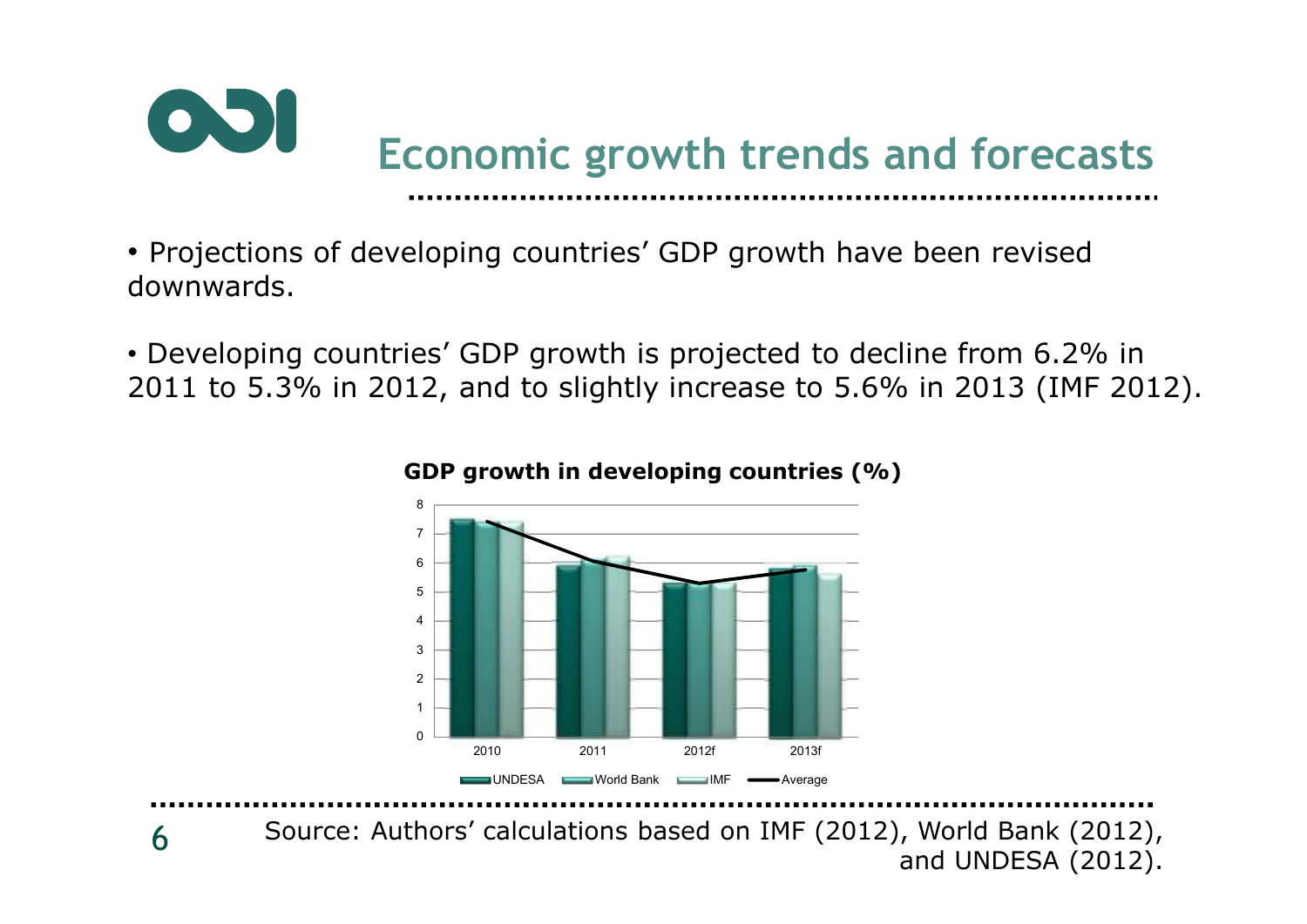

- Net private capital flows to developing countries remain volatile.
- They declined over the period 2010-12, but medium-term prospects are high.

**Net private capital flows to developing countries, 2006-14**



• However, there are differences across types of private capital flows.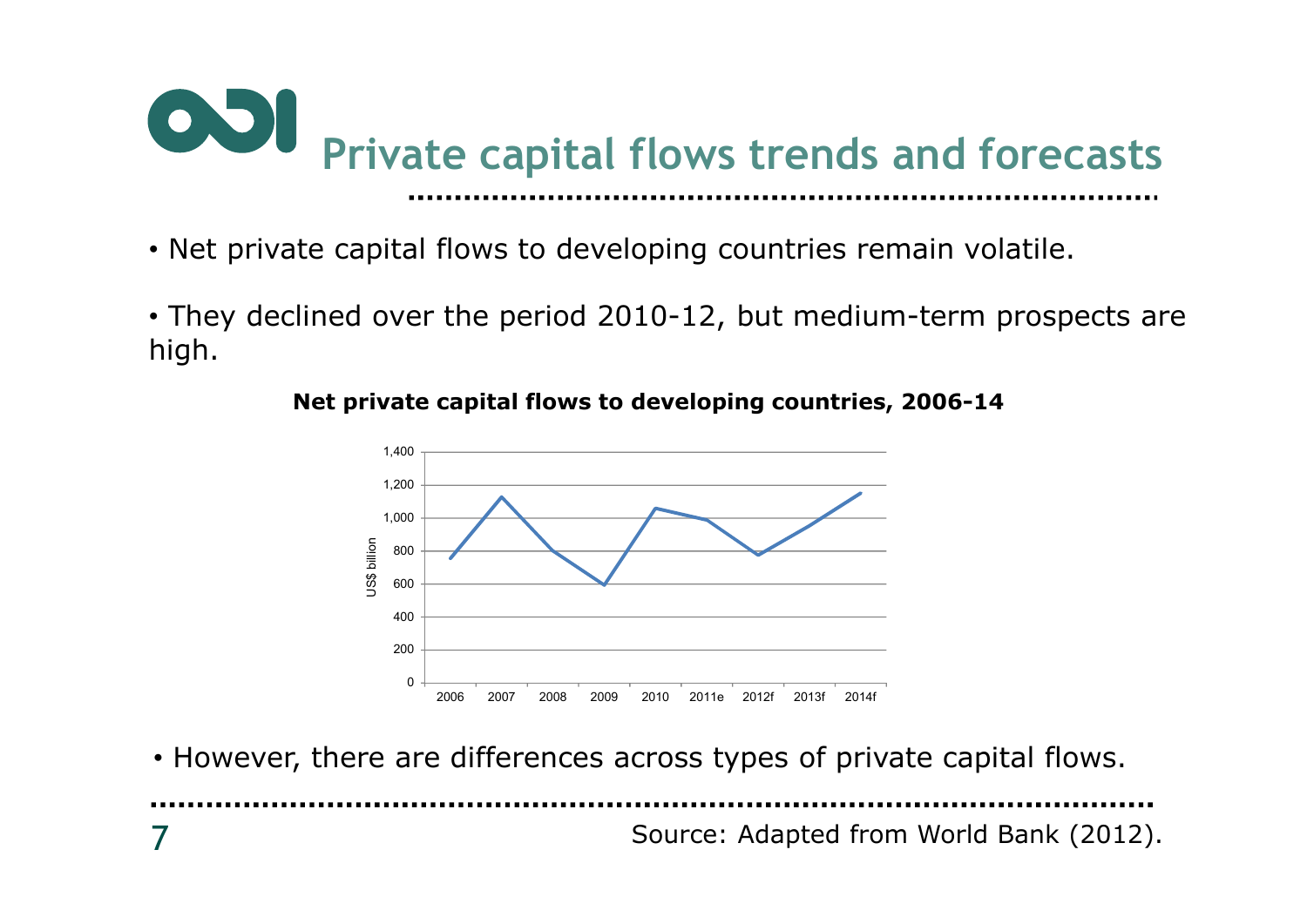

- Portfolio equity flows were among the hardest hit.
- They dropped by 80% in 2011, and are expected to decline further in 2012.
- In 2013 and 2014 they are projected to recover but remain below precrisis levels in 2010.



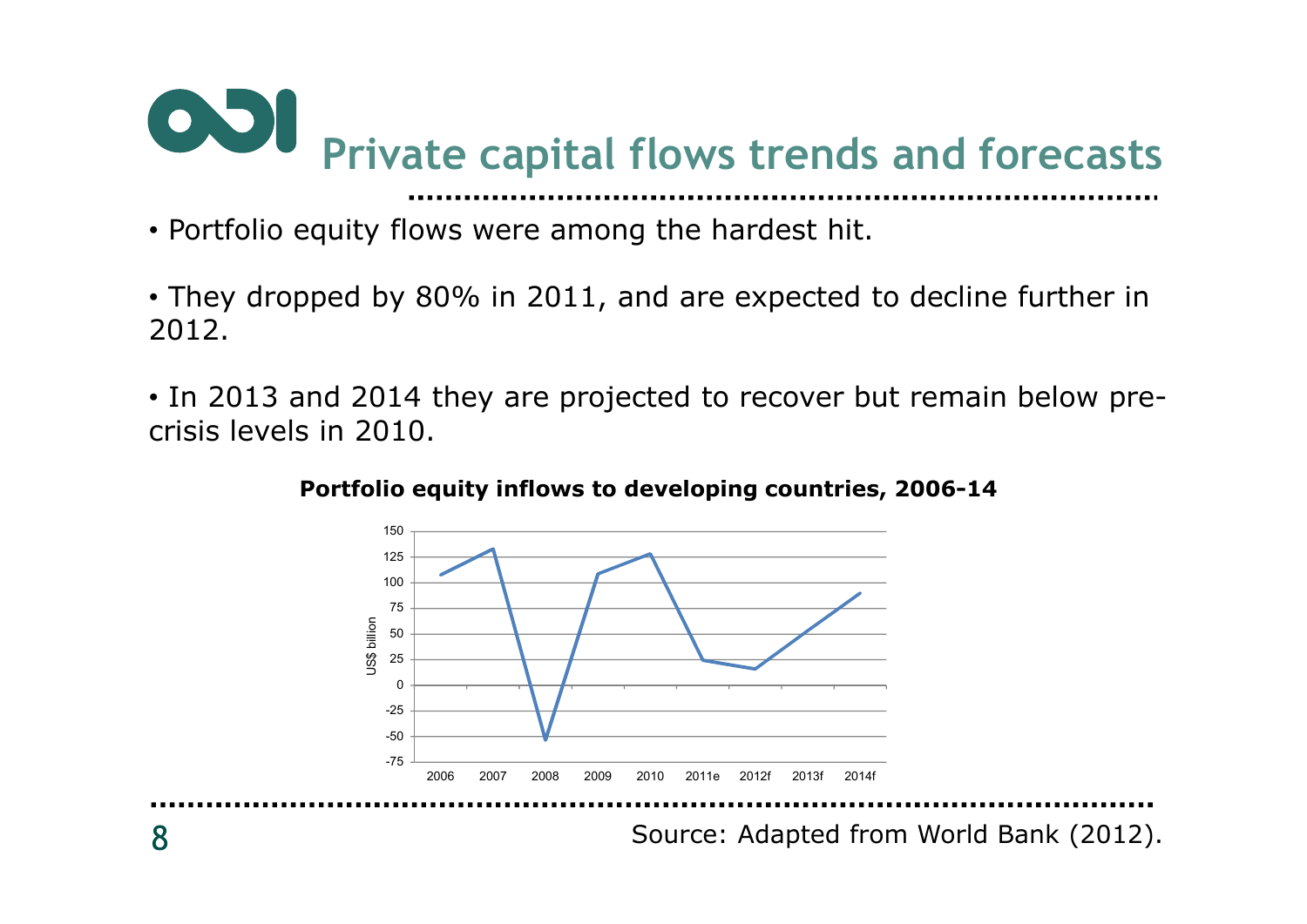

- Bond flows were more resilient to external shocks.
- They declined by just 2% between 2010-11.
- They are expected to increase in both 2012 and 2013 before a downturn in 2014 to values close to those of 2010.



### **Bond flows to developing countries, 2006-14**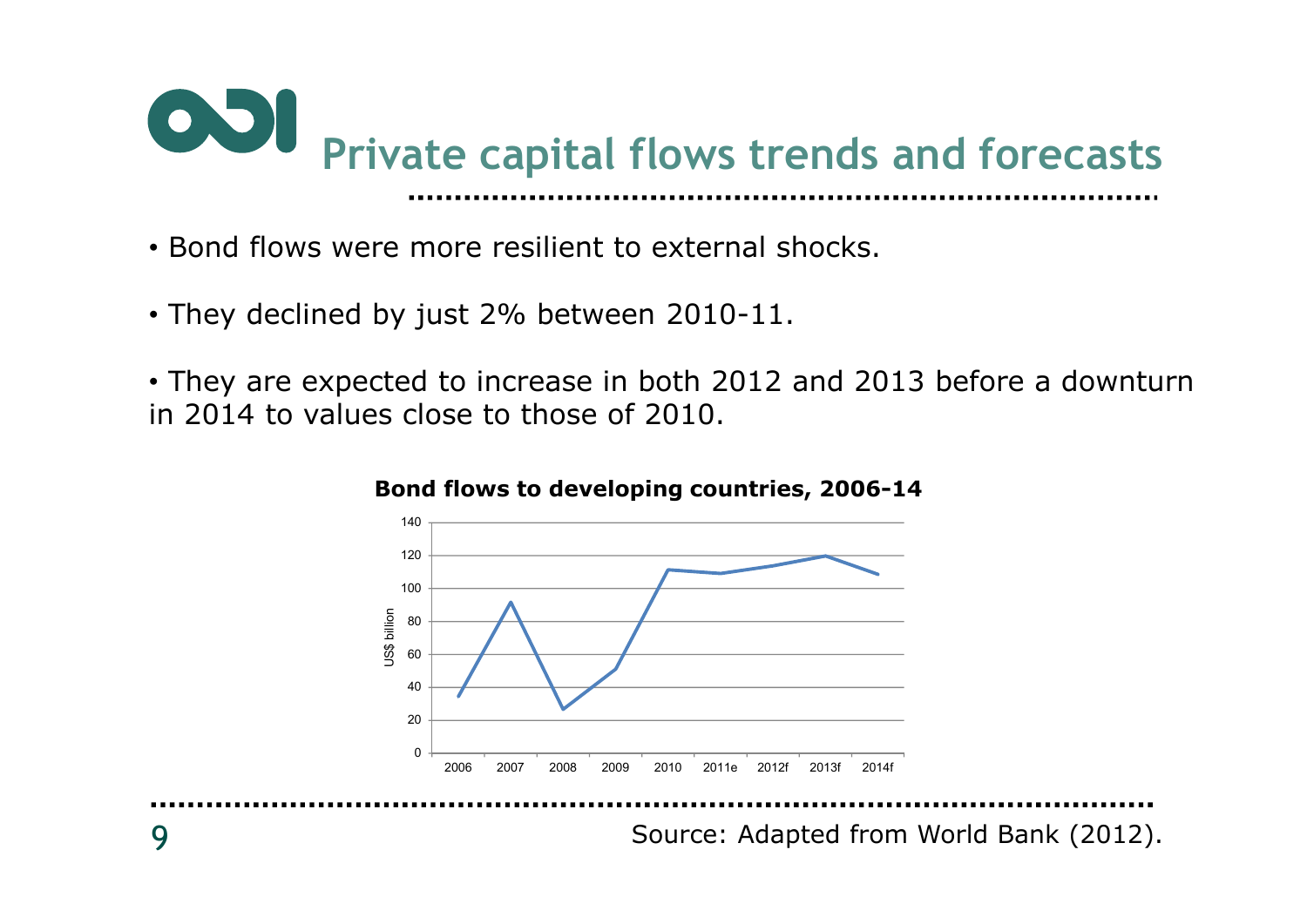

• Cross-border bank lending to developing countries from European banks and from some emerging markets experienced important declines between June 2011 and December 2011.



Source: Authors' calculations based on BIS Consolidated Banking Statistics.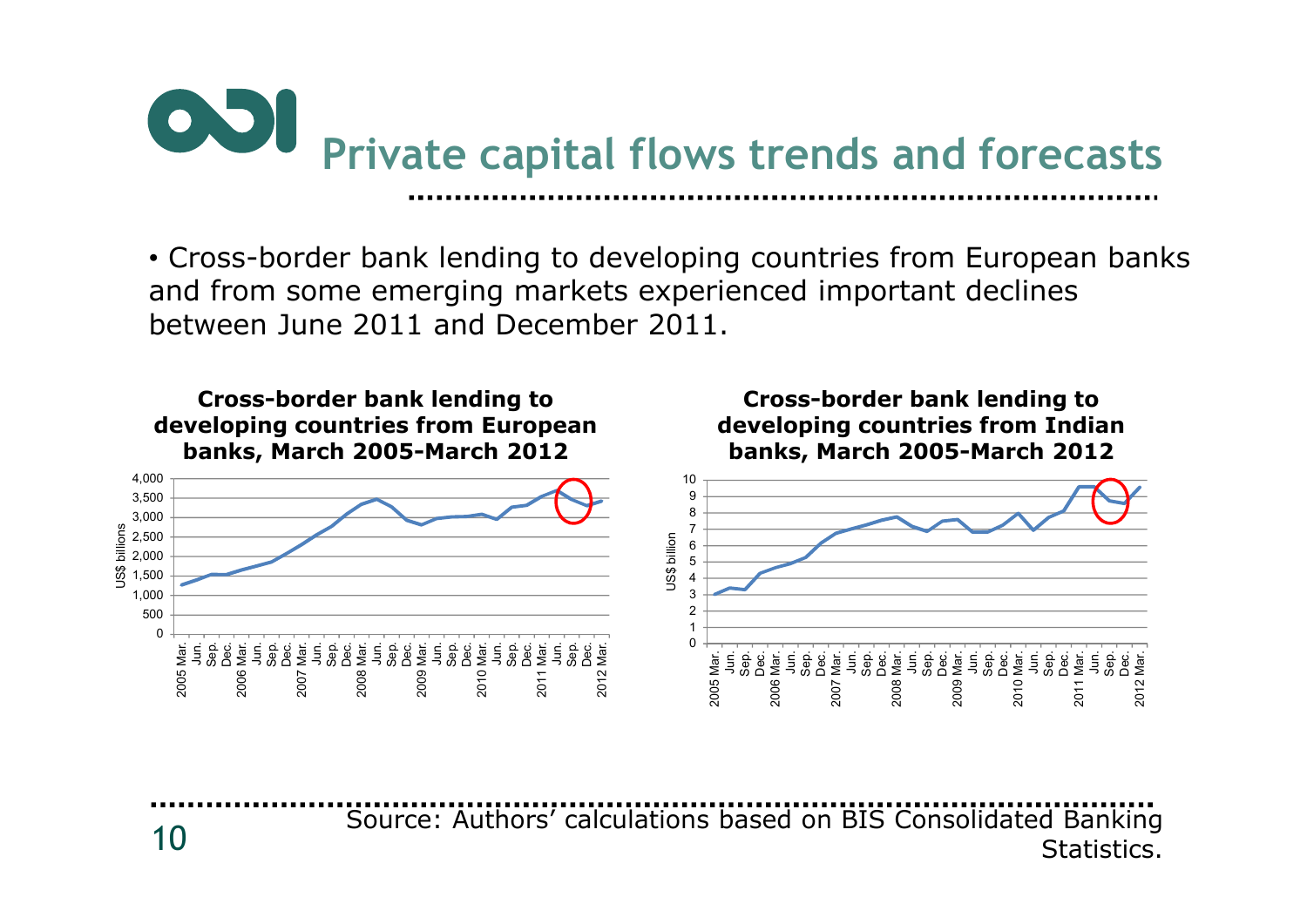

• FDI inflows to developing countries are projected to decline by 17% in 2012.

• They are expected to recover in 2013 and further increase in 2014 to values above the peak value of 2008.



#### **FDI inflows to developing countries, 2006-14**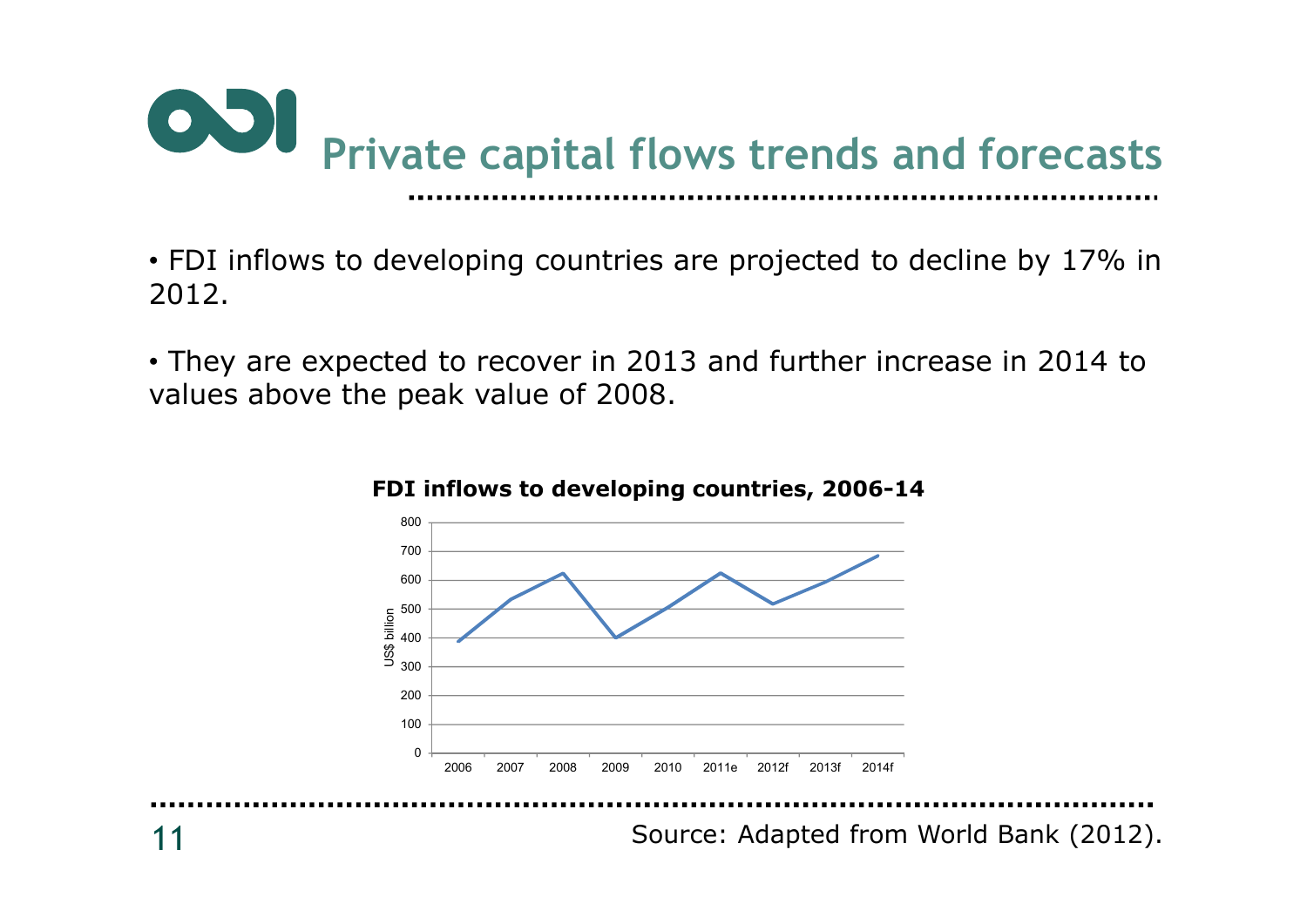

# **Trade trends and forecasts**

• Growth in developing countries' exports declined from 6.5% in 2011 to 4% in 2012, and is expected to recover to 5.7% in 2013 (IMF 2012).

• Growth in the value of imports into the euro zone slowed during the first quarter of 2012.





• Some commodity imports into China began to slow-down in 2012.

12Source: Authors' calculations based on data from Eurostat COMEXT database.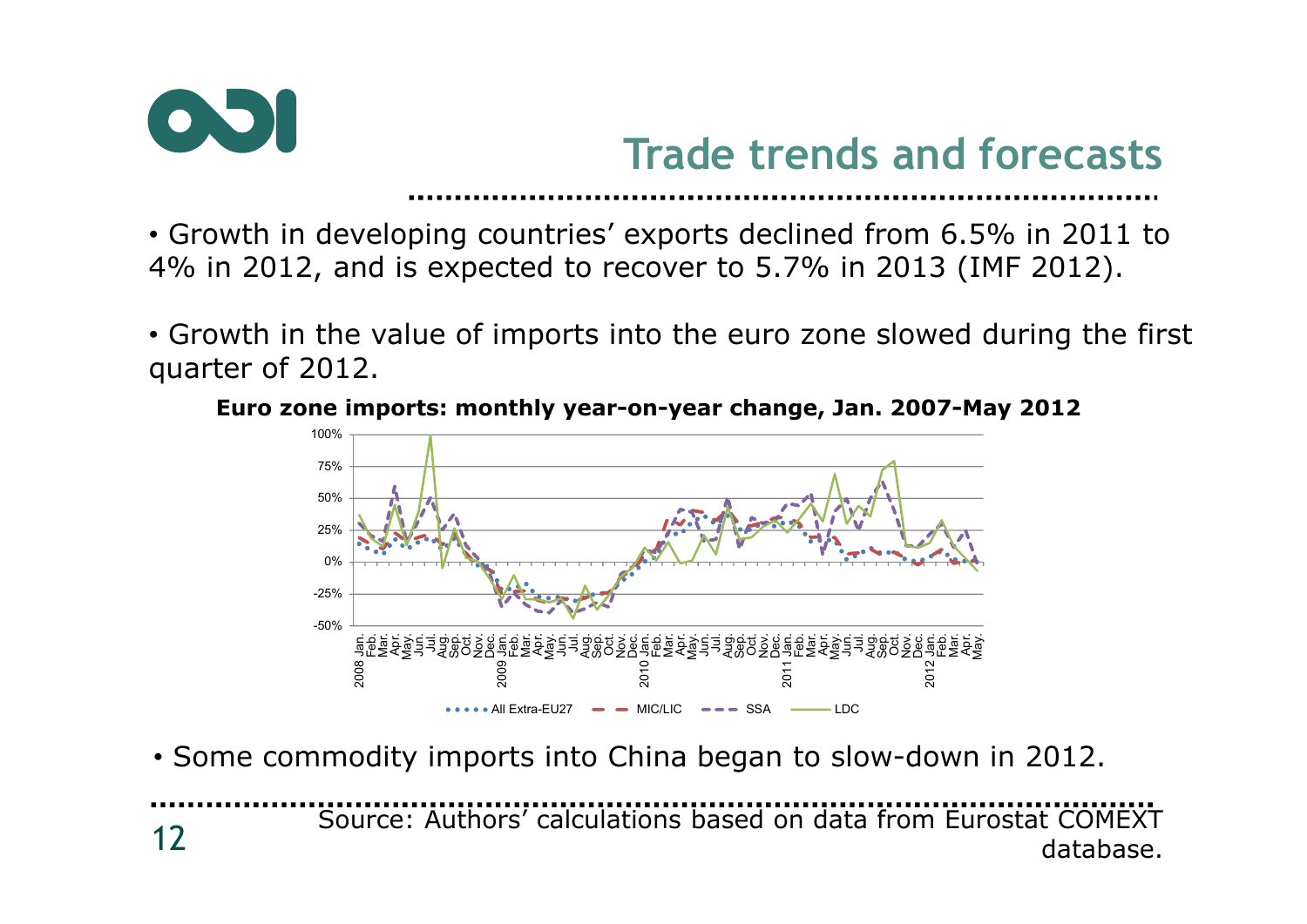

• Remittances to developing countries could decline by 5% or more in 2012 (World Bank 2012).

- More restrictive employment conditions are affecting migrant workers.
- Some EU member states have reduced their aid budgets (e.g. Spain, Greece).

• Growth in country programmable aid is expected to decline to an average of 2% between 2011-13, compared to the 5% average growth during 2001-10 (World Bank 2012).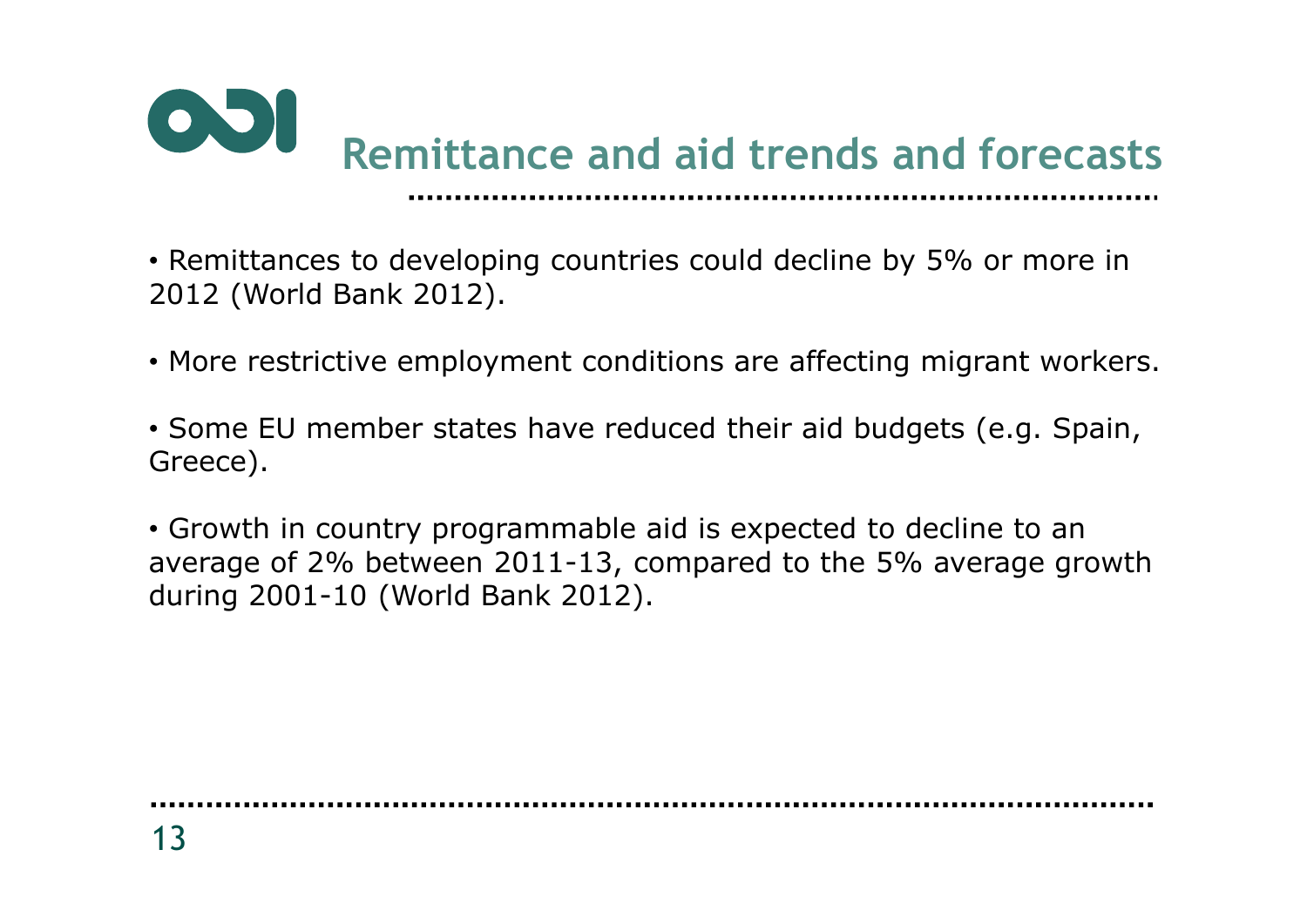

• We assessed the vulnerability of 57 developing countries (20 LICs and 37 LMICs) to: (i) euro zone crisis; (ii) China/India slow-down

### • **Vulnerability = Exposure – Resilience**

- Exposure indicators:
	- o *dependence on trade with Euro zone*
	- o *dependence on trade with China*
	- o *dependence on trade with India*
	- o *FDI dependence*
	- o *dependence on cross-border bank lending from European banks*
	- o *aid dependence*
	- o *dependence on remittances*
	- o *pegged to euro (yes/no)*
- Resilience indicators:
	- o *fiscal balance*
	- o *current account balance*
	- o *foreign currency reserves*
	- o *external debt burden*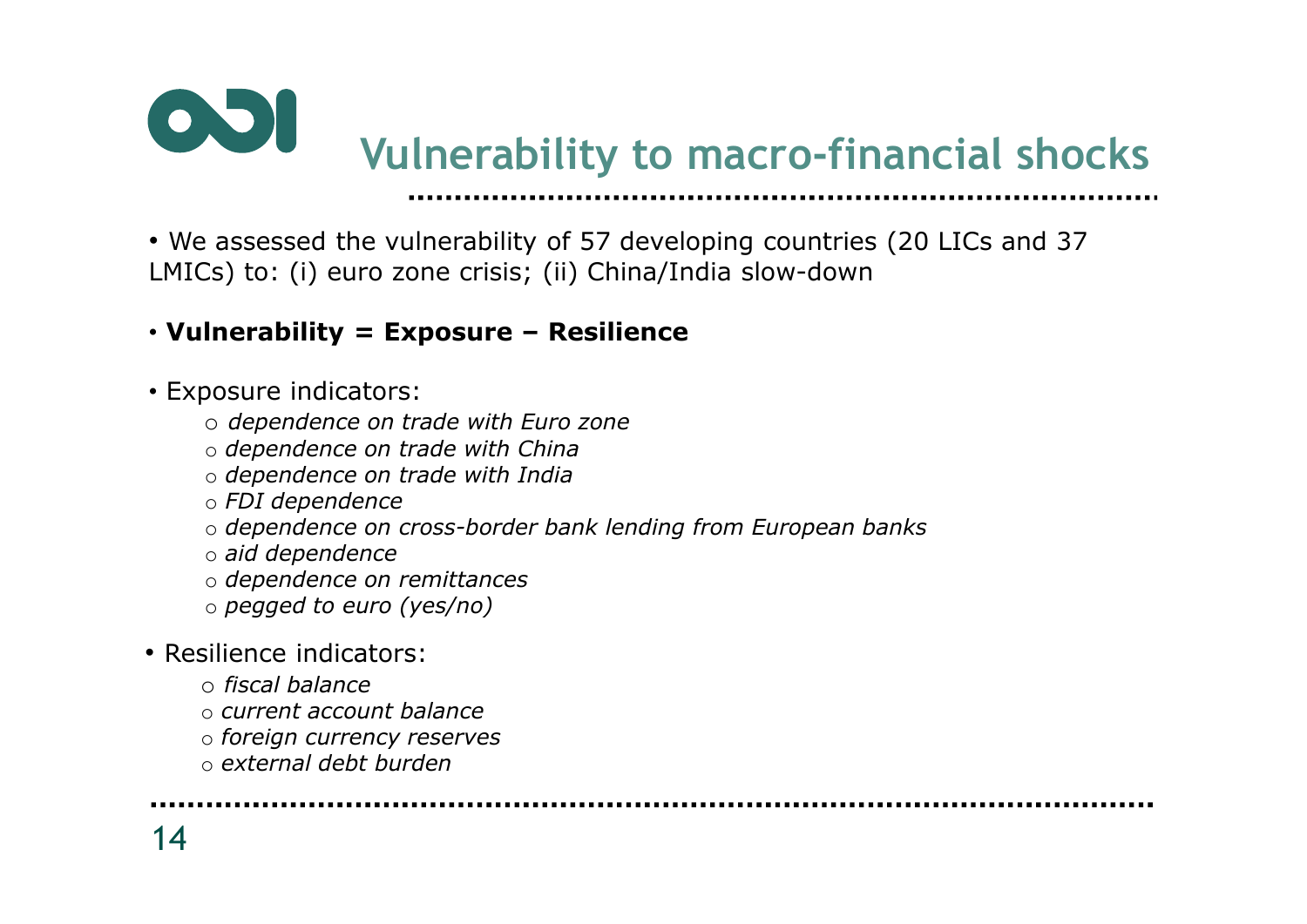

Selected LICs/LMICs: 0 to  $3 = low$ ; 4 = intermediate; 5 to 7 = high

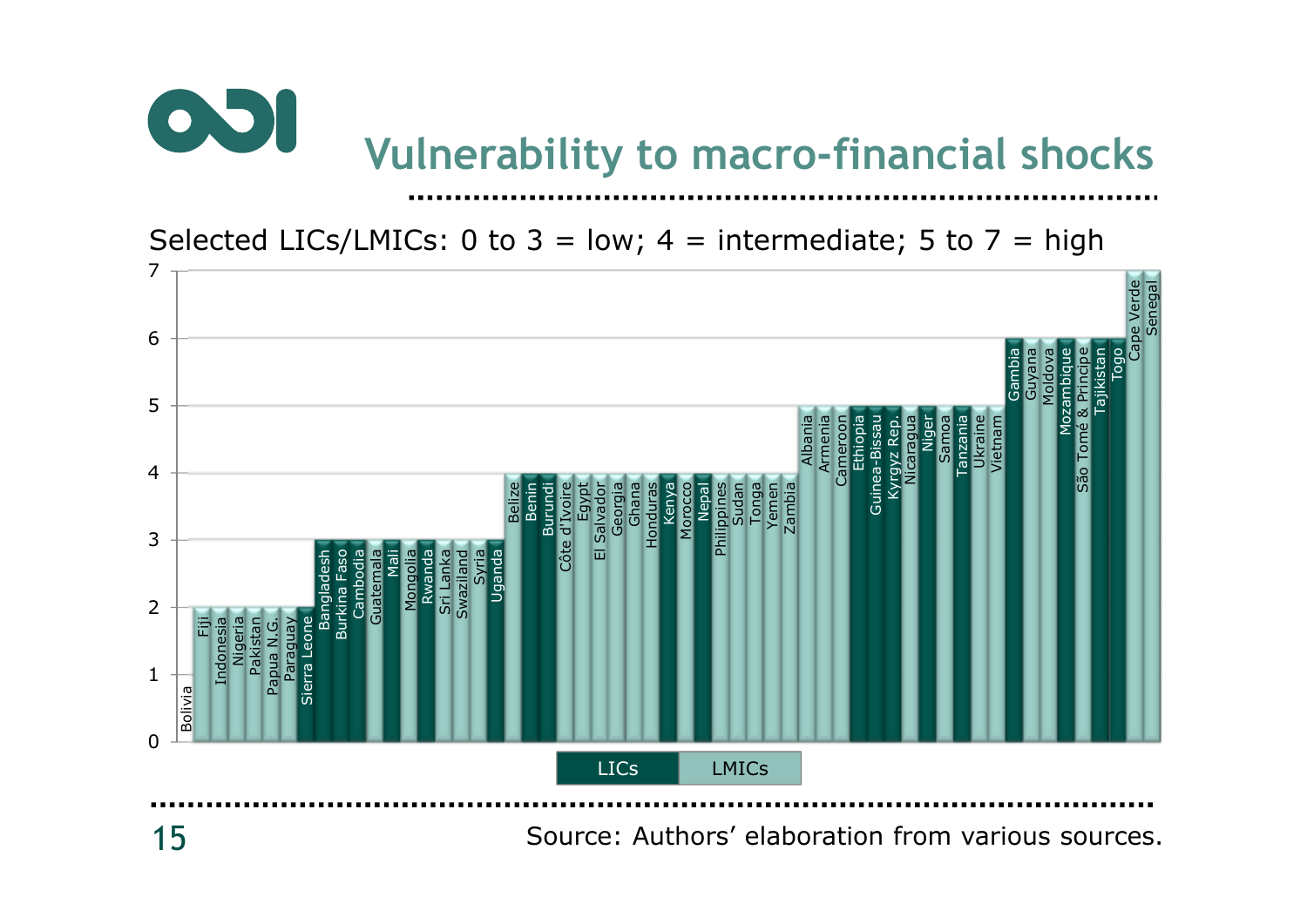

| Country           |              |                           |        |                       |                                            | <b>Exposure indicators</b>                                                  |                | <b>Overall</b>     |                   |                          |                                   |                            |                         |                      |
|-------------------|--------------|---------------------------|--------|-----------------------|--------------------------------------------|-----------------------------------------------------------------------------|----------------|--------------------|-------------------|--------------------------|-----------------------------------|----------------------------|-------------------------|----------------------|
|                   |              | Dependence on trade with: |        |                       | <b>FDI</b><br>Depend-<br>depend<br>ence on |                                                                             | Aid<br>depend- | Depend-<br>ence on | Pegged<br>to euro | <b>Fiscal</b><br>balance | <b>Current</b><br>account         | <b>Foreign</b><br>currency | <b>External</b><br>debt | degree of<br>vulner- |
|                   | Euro<br>zone | China                     | India  | China<br>and<br>India | -ence                                      | cross-<br>border bank<br>lending<br>from<br><b>European</b><br><b>banks</b> | ence           | remit-<br>tances   | (yes)<br>no)      | (surplus /<br>deficit)   | balance<br>(surplus /<br>deficit) | reserves                   | burden                  | ability              |
| Cape Verde        | high         | low                       | low    | low                   | medium                                     | high                                                                        | high           | medium             | yes               | deficit                  | deficit                           | healthy                    | heavy                   | high                 |
| Senegal           | high         | low                       | high   | high                  | low                                        | high                                                                        | medium         | high               | <b>ves</b>        | deficit                  | deficit                           | healthy                    | manageable              | high                 |
| Gambia            | high         | high                      | high   | high                  | medium                                     | Imedium                                                                     | medium         | high               | no                | deficit                  | deficit                           | healthy                    | manageable              | high                 |
| Mozambique        | high         | medium                    | low    | medium                | high                                       | high                                                                        | high           | low                | no                | deficit                  | deficit                           | healthy                    | manageable              | high                 |
| Tajikistan        | high         | low                       | low    | low                   | low                                        | low                                                                         | medium         | high               | no                | deficit                  | deficit                           | unhealthy                  | heavy                   | high                 |
| Togo              | medium       | low                       | medium | medium                | llow                                       | high                                                                        | medium         | high               | <b>ves</b>        | deficit                  | deficit                           | healthy                    | heavv                   | high                 |
| Guyana            | high         | low                       | low    | low                   | medium                                     | low                                                                         | high           | high               | no                | deficit*                 | deficit                           | healthy                    | heavy                   | high                 |
| Moldova           | high         | low                       | low    | low                   | medium                                     | high                                                                        | medium         | high               | no                | deficit*                 | deficit                           | healthy                    | heavy                   | high                 |
| São Tomé/Principe | high         | low                       | low    | low                   | medium                                     | high                                                                        | high           | low                | no                | deficit                  | deficit                           | healthy                    | heavy                   | high                 |
| Ethiopia          | high         | high                      | low    | high                  | low                                        | low                                                                         | medium         | low                | no                | deficit*                 | deficit                           | unhealthy                  | manageable              | high                 |
| Guinea-Bissau     | low          | low                       | high   | high                  | low                                        | low                                                                         | medium         | medium             | <b>ves</b>        | deficit*                 | deficit                           | healthy                    | heavy                   | high                 |
| Kyrgyz Republic   | low          | low                       | low    | medium                | high                                       | medium                                                                      | medium         | high               | no                | deficit                  | deficit                           | healthy                    | heavv                   | high                 |
| Niger             | high         | low                       | low    | low                   | high                                       | low                                                                         | medium         | low                | <b>ves</b>        | deficit*                 | deficit                           | healthy                    | manageable              | high                 |
| Tanzania          | high         | high                      | medium | high                  | medium                                     | high                                                                        | medium         | low                | no                | deficit                  | deficit                           | healthy                    | manageable              | high                 |
| Albania           | high         | medium                    | low    | medium                | medium                                     | high                                                                        | medium         | high               | no                | deficit                  | deficit                           | healthy                    | manageable              | high                 |
| Armenia           | high         | low                       | low    | low                   | medium                                     | Imedium                                                                     | medium         | high               | no                | deficit                  | deficit                           | healthy                    | heavy                   | high                 |
| Cameroon          | high         | medium                    | medium | high                  | Low                                        | high                                                                        | low            | low                | <b>ves</b>        | deficit*                 | deficit                           | healthy                    | manageable              | high                 |
| Nicaragua         | medium       | low                       | low    | low                   | high                                       | medium                                                                      | medium         | high               | no                | deficit*                 | deficit                           | healthy                    | heavy                   | high                 |
| Samoa             | low          | low                       | low    | low                   | low                                        | high                                                                        | medium         | high               | no                | deficit                  | deficit                           | healthy                    | heavy                   | high                 |
| Ukraine           | high         | medium                    | medium | medium                | medium                                     | high                                                                        | low            | medium             | no                | deficit                  | deficit                           | healthy                    | heavy                   | high                 |
| Vietnam           | high         | high                      | low    | high                  | medium                                     | Imedium                                                                     | low            | medium             | Ino               | deficit                  | deficit                           | unhealthy                  | manageable              | high                 |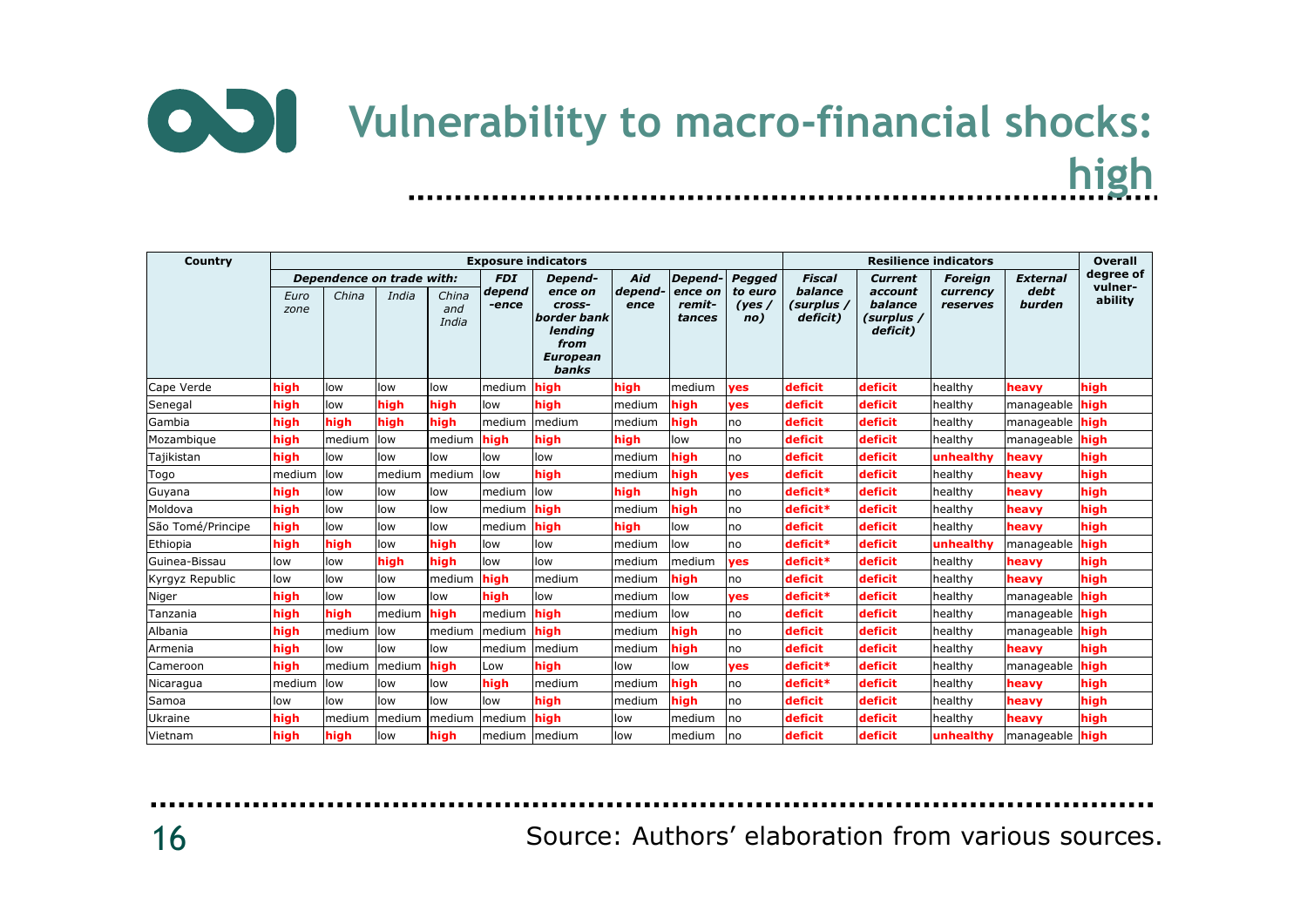### **Vulnerability to macro-financial shocks: intermediate**...............

| <b>Country</b>  |              |       |                                    |                       |                               | <b>Exposure indicators</b>                                                                 |                        | <b>Overall</b>                         |                                      |                                             |                                                                |                                        |                                   |                                 |
|-----------------|--------------|-------|------------------------------------|-----------------------|-------------------------------|--------------------------------------------------------------------------------------------|------------------------|----------------------------------------|--------------------------------------|---------------------------------------------|----------------------------------------------------------------|----------------------------------------|-----------------------------------|---------------------------------|
|                 | Euro<br>zone | China | Dependence on trade with:<br>India | China<br>and<br>India | <b>FDI</b><br>depend<br>-ence | Depend-<br>ence on<br>cross-<br>border bank<br>lending<br>from<br><b>European</b><br>banks | Aid<br>depend-<br>ence | Depend-<br>ence on<br>remit-<br>tances | Pegged<br>to euro<br>(yes $/$<br>no) | Fiscal<br>balance<br>(surplus /<br>deficit) | <b>Current</b><br>account<br>balance<br>(surplus /<br>deficit) | <b>Foreign</b><br>currency<br>reserves | <b>External</b><br>debt<br>burden | degree of<br>vulner-<br>ability |
| Benin           | medium       | high  | medium                             | high                  | low                           | low                                                                                        | medium                 | medium                                 | ves                                  | deficit*                                    | deficit                                                        | healthy                                | manageable intermediate           |                                 |
| Burundi         | high         | low   | low                                | low                   | low                           | low                                                                                        | high                   | low                                    | no                                   | deficit                                     | deficit                                                        | healthy                                | manageable intermediate           |                                 |
| Kenya           | high         | low   | low                                | low                   | low                           | high                                                                                       | medium                 | medium                                 | no                                   | deficit                                     | deficit                                                        | healthy                                | manageable intermediate           |                                 |
| Nepal           | medium       | low   | high                               | high                  | low                           | low                                                                                        | medium                 | high                                   | no                                   | deficit*                                    | deficit                                                        | healthy                                | manageable intermediate           |                                 |
| <b>Belize</b>   | medium       | llow  | low                                | low                   | medium                        | high                                                                                       | low                    | medium                                 | no                                   | deficit*                                    | deficit**                                                      | healthy                                | heavy                             | lintermediate                   |
| Côte d'Ivoire   | high         | low   | low                                | low                   | Low                           | high                                                                                       | low                    | low                                    | yes                                  | deficit                                     | surplus                                                        | healthy                                | manageable intermediate           |                                 |
| Egypt           | high         | low   | medium                             | high                  | Low                           | high                                                                                       | low                    | medium                                 | no                                   | deficit                                     | deficit**                                                      | healthy                                | manageable                        | lintermediate                   |
| El Salvador     | medium       | low   | low                                | low                   | Low                           | medium                                                                                     | low                    | high                                   | no                                   | deficit                                     | deficit                                                        | healthy                                | heavy                             | intermediate                    |
| Georgia         | high         | low   | low                                | medium                | medium                        | Imedium                                                                                    | medium                 | medium                                 | no                                   | deficit*                                    | deficit                                                        | healthy                                | heavy                             | intermediate                    |
| Ghana           | high         | low   | medium                             | medium                | Imedium                       | high                                                                                       | medium                 | low                                    | no                                   | deficit                                     | deficit                                                        | healthy                                | manageable lintermediate          |                                 |
| <b>Honduras</b> | high         | low   | low                                | low                   | medium                        | Imedium                                                                                    | low                    | high                                   | no                                   | deficit                                     | deficit                                                        | healthy                                | manageable                        | intermediate                    |
| Morocco         | high         | low   | medium                             | medium                | llow                          | high                                                                                       | low                    | medium                                 | no                                   | deficit                                     | deficit                                                        | healthy                                | manageable lintermediate          |                                 |
| Philippines     | high         | high  | low                                | high                  | low                           | medium                                                                                     | low                    | high                                   | no                                   | deficit                                     | surplus                                                        | healthy                                | manageable intermediate           |                                 |
| Sudan           | low          | high  | low                                | high                  | low                           | low                                                                                        | low                    | medium                                 | no                                   | deficit                                     | deficit                                                        | unhealthy                              | manageable intermediate           |                                 |
| Tonga           | low          | low   | low                                | low                   | low                           | low                                                                                        | high                   | high                                   | no                                   | deficit                                     | deficit                                                        | healthy                                |                                   | manageable intermediate         |
| Yemen           | medium       | high  | high                               | high                  | low                           | medium                                                                                     | low                    | medium                                 | no                                   | deficit                                     | deficit                                                        | healthy                                | manageable intermediate           |                                 |
| Zambia          | low          | high  | low                                | high                  | high                          | high                                                                                       | medium                 | low                                    | no                                   | deficit                                     | surplus                                                        | healthv                                |                                   | manageable lintermediate        |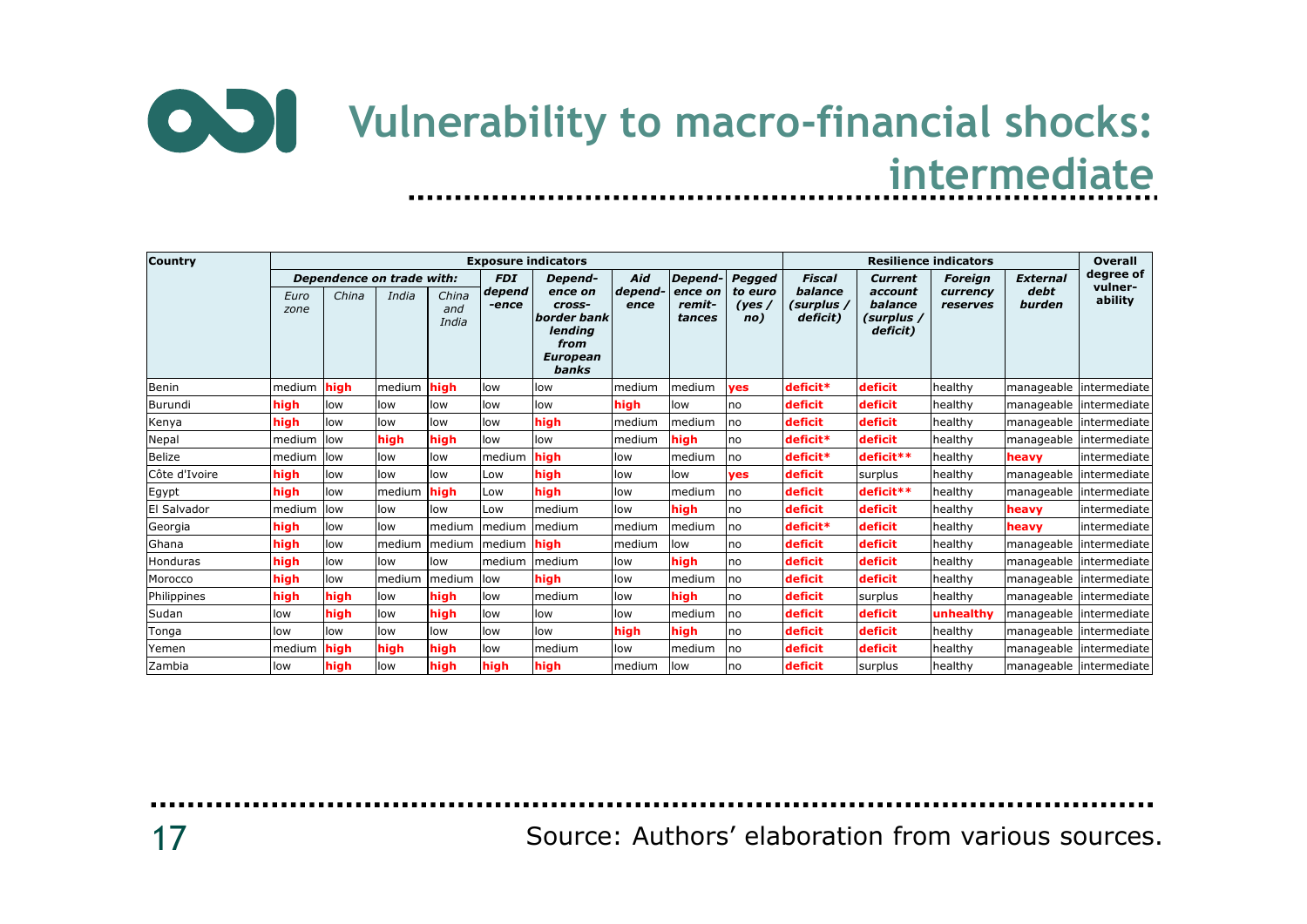

| Country          |              |        |                           |                       |                       | <b>Exposure indicators</b>                                                      |                 | <b>Overall</b>              |                          |                                   |                                              |                      |                 |                      |
|------------------|--------------|--------|---------------------------|-----------------------|-----------------------|---------------------------------------------------------------------------------|-----------------|-----------------------------|--------------------------|-----------------------------------|----------------------------------------------|----------------------|-----------------|----------------------|
|                  |              |        | Dependence on trade with: |                       | <b>FDI</b><br>Depend- |                                                                                 | Aid             | Depend-                     | Pegged                   | Fiscal                            | <b>Current</b>                               | <b>Foreign</b>       | <b>External</b> | degree of<br>vulner- |
|                  | Euro<br>zone | China  | India                     | China<br>and<br>India | depend<br>-ence       | ence on<br>cross-<br>border bank<br>lending<br>from<br><b>European</b><br>banks | depend-<br>ence | ence on<br>remit-<br>tances | to euro<br>(yes /<br>no) | balance<br>(surplus /<br>deficit) | account<br>balance<br>(surplus /<br>deficit) | currency<br>reserves | debt<br>burden  | ability              |
| Bangladesh       | high         | low    | medium                    | medium                | low                   | medium                                                                          | low             | high                        | no                       | deficit                           | surplus                                      | healthy              | manageable low  |                      |
| Burkina Faso     | medium       | low    | low                       | low                   | low                   | medium                                                                          | medium          | low                         | yes                      | deficit                           | deficit**                                    | healthy              | manageable low  |                      |
| Cambodia         | high         | low    | low                       | low                   | medium                | low                                                                             | medium          | medium                      | no                       | deficit*                          | deficit                                      | healthy              | manageable      | low                  |
| Mali             | medium       | low    | low                       | low                   | low                   | Medium                                                                          | medium          | medium                      | yes                      | deficit*                          | deficit                                      | healthy              | manageable      | low                  |
| Rwanda           | high         | medium | low                       | medium                | low                   | medium                                                                          | medium          | low                         | no                       | deficit*                          | deficit                                      | healthy              | manageable low  |                      |
| Uganda           | high         | low    | low                       | medium                | medium                | medium                                                                          | medium          | medium                      | no                       | deficit                           | deficit                                      | healthy              | manageable      | low                  |
| Guatemala        | medium       | low    | low                       | low                   | Low                   | low                                                                             | low             | high                        | no                       | deficit                           | deficit**                                    | healthy              | manageable low  |                      |
| Mongolia         | medium       | high   | low                       | high                  | high                  | medium                                                                          | medium          | medium                      | no                       | surplus                           | deficit                                      | healthy              | manageable low  |                      |
| Sri Lanka        | high         | low    | medium                    | medium                | low                   | medium                                                                          | low             | medium                      | no                       | deficit                           | deficit**                                    | healthy              | manageable      | low                  |
| Swaziland        | high         | low    | low                       | low                   | low                   | low                                                                             | low             | medium                      | no                       | deficit                           | deficit                                      | healthy              | manageable low  |                      |
| Syria            | high         | low    | low                       | low                   | low                   | low                                                                             | low             | medium                      | no                       | deficit                           | deficit                                      | healthy              | manageable low  |                      |
| Sierra Leone     | low          | low    | low                       | low                   | low                   | medium                                                                          | medium          | medium                      | no                       | deficit                           | deficit                                      | healthy              | manageable low  |                      |
| Fiji             | low          | low    | low                       | low                   | medium                | low                                                                             | low             | medium                      | no                       | deficit                           | deficit                                      | healthy              | manageable low  |                      |
| Indonesia        | medium       | high   | medium                    | high                  | low                   | medium                                                                          | low             | low                         | no                       | deficit*                          | surplus                                      | healthy              | manageable      | low                  |
| Nigeria          | high         | low    | high                      | high                  | medium                | low                                                                             | low             | medium                      | no                       | surplus                           | surplus                                      | healthy              | manageable low  |                      |
| Pakistan         | high         | medium | low                       | medium                | low                   | medium                                                                          | low             | medium                      | no                       | deficit                           | surplus                                      | healthy              | manageable low  |                      |
| Papua New Guinea | medium       | medium | low                       | medium                | llow                  | medium                                                                          | medium          | low                         | no                       | surplus                           | deficit                                      | healthy              | heavy           | low                  |
| Paraguay         | medium       | low    | low                       | low                   | low                   | high                                                                            | low             | medium                      | no                       | surplus                           | deficit                                      | healthy              | manageable      | low                  |
| <b>Bolivia</b>   | medium       | medium | low                       | medium                | Imedium               | low                                                                             | medium          | medium                      | no                       | surplus                           | surplus                                      | healthy              | manageable      | low                  |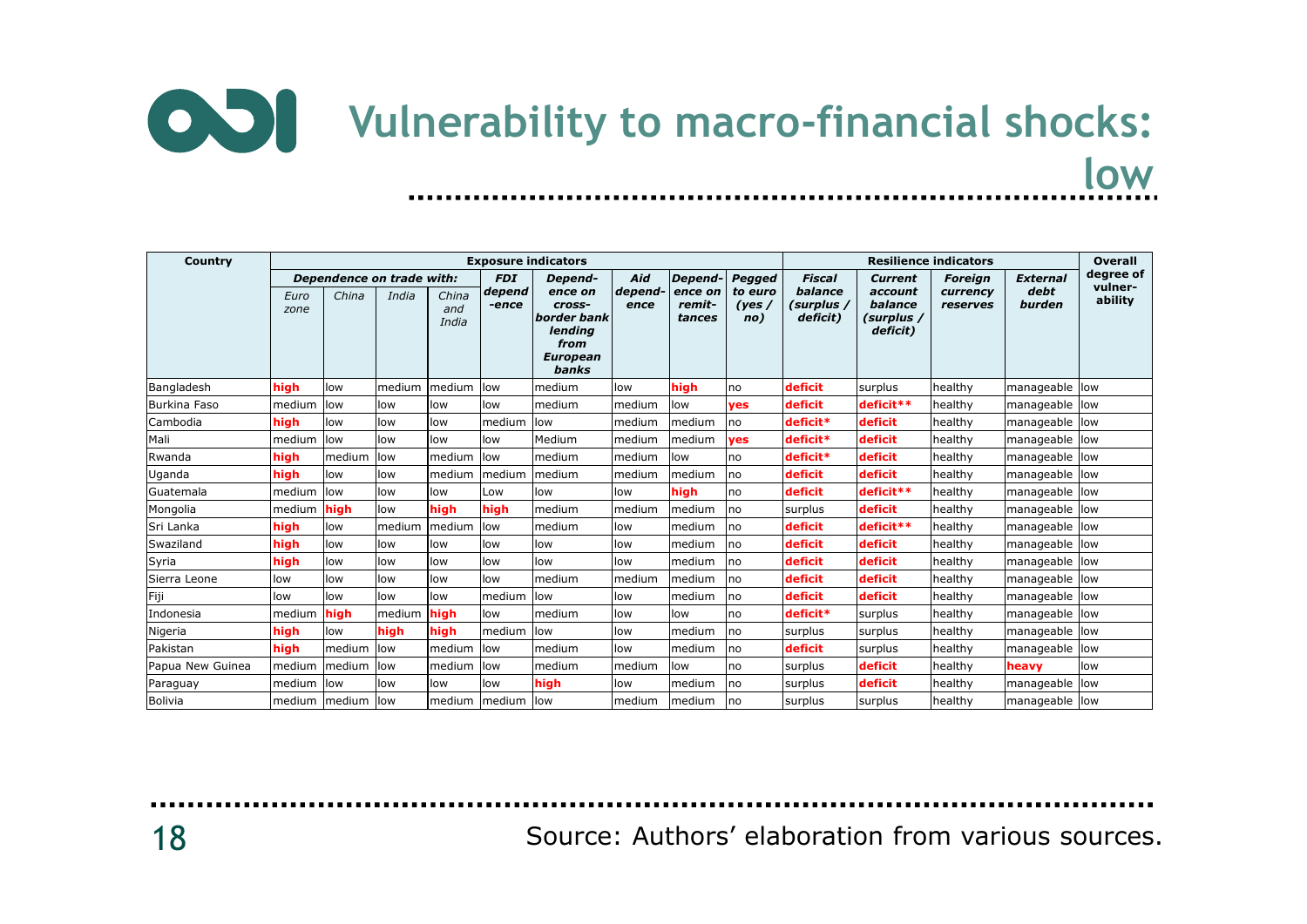

• Poorest countries are more vulnerable to macro-financial shocks: 45% of LICs are highly vulnerable versus 32% of LMICs.

• Most important transmission channels of shocks appear to be (i) trade and financial linkages with European economies; (ii) dependence on remittances; (iii) trade linkages with China and (mainly in the case of LMICs) India.

- Almost all countries have high fiscal and current account deficits.
- The most highly vulnerable countries are Senegal and Cape Verde.
- Several countries with an intermediate degree of vulnerability have weak trade linkages with emerging powers.
- Some countries with a low degree of vulnerability are particularly resilient.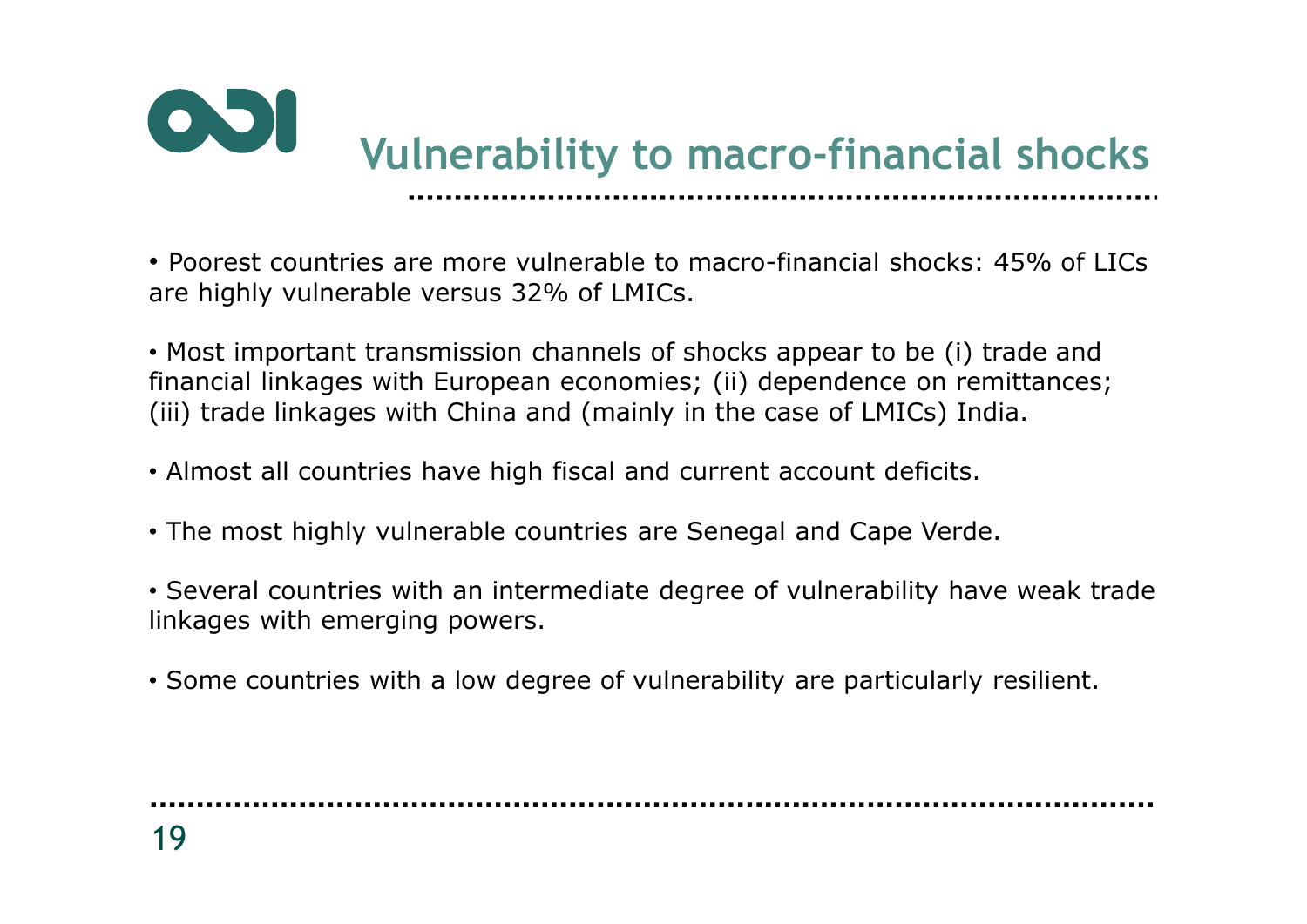

# **Case studies: actual impacts**

• Actual impacts of the euro zone crisis and China/India slow-down are becoming increasingly apparent, with more expected.

• in *Kenya*:

o horticultural and tea exports declined by about 10% and 3% respectively in the first six months of 2012

• in *Zambia*:

 o copper exports increased at a slower pace in 2011 and 2012 (in estimates) than in 2009

o exports to European partners declined in 2011

o exports to China increased at a lower rate in 2011 (42%) than in 2010  $(137%)$ 

o Lusaka Stock Exchange All Share Index dropped in May 2012

• in *Cambodia*:

o ODA declined by more than 50% between 2010-12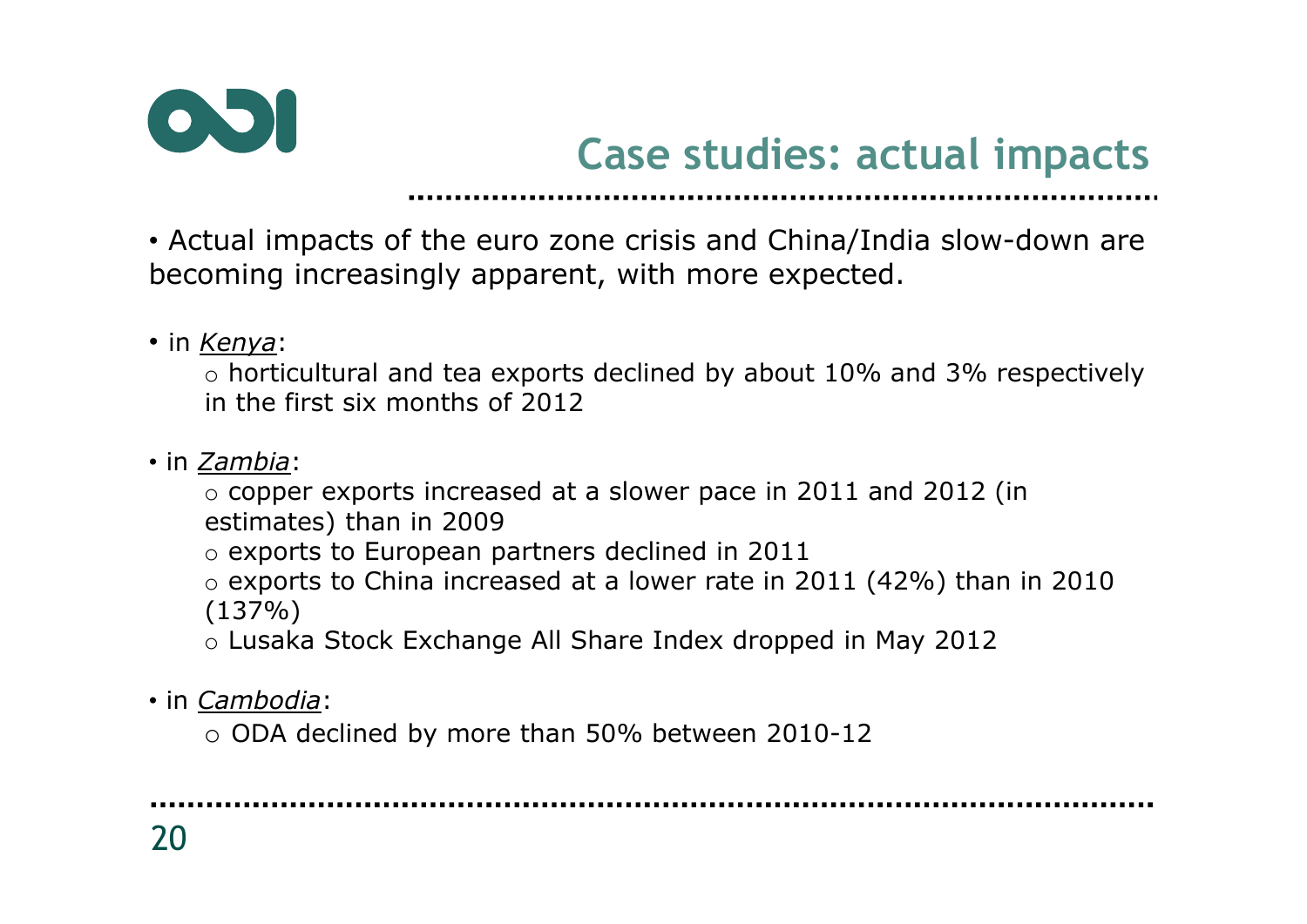



- *Developing countries (LICs) should be concerned since:*
	- $\rightarrow$  they have become more open<br> $\rightarrow$  global shocks have become m
	- $\rightarrow$  global shocks have become more frequent with significant effects on arowth and development outcomes on growth and development outcomes
	- → links with emerging powers have increased<br>→ buffers have deteriorated after 2008-09 cri
	- $\rightarrow$  buffers have deteriorated after 2008-09 crisis
- *However, we need to qualify these concerns:*

 $\rightarrow$  LICs are still growing, and faster than developed economies<br> $\rightarrow$  so far effects of the combined global shocks are smaller tha  $\rightarrow$  so far effects of the combined global shocks are smaller than those of the 2008-09 crisis of the 2008-09 crisis $\rightarrow$  better policies have created more fiscal space and slightly more diversified economies in this decade than previously diversified economies in this decade than previously $\rightarrow$  not all countries are vulnerable to all shocks<br> $\rightarrow$  many shocks are interdependent with some  $\rightarrow$  many shocks are interdependent with some cancelling each other  $\sim$ out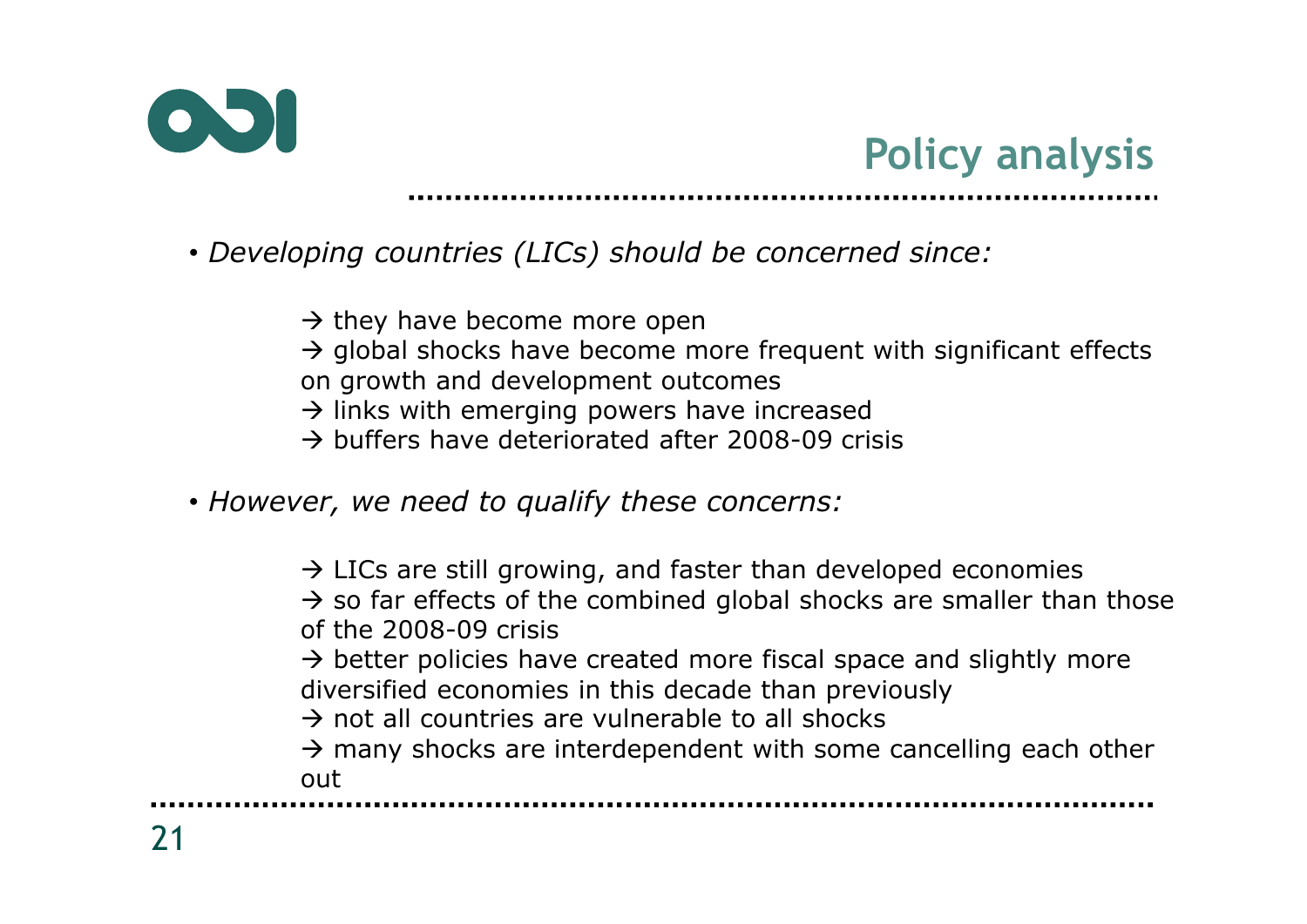

# **Policy analysis**

• *What should developing countries do?*

 $\rightarrow$  need to monitor external shocks and their possible effects more than was the case in the nast than was the case in the past $\rightarrow$  introduce appropriate policy responses, especially targeted measures to raise productivity measures to raise productivity

- *How can donors help?*
	- $\rightarrow$  safeguarding the future of shock facilities<br> $\rightarrow$  enhancing coordination and coherence are  $\rightarrow$  enhancing coordination and coherence amongst shock facilities<br> $\rightarrow$  encouraging the monitoring of effects of external shocks on  $\rightarrow$  encouraging the monitoring of effects of external shocks on developing countries developing countries